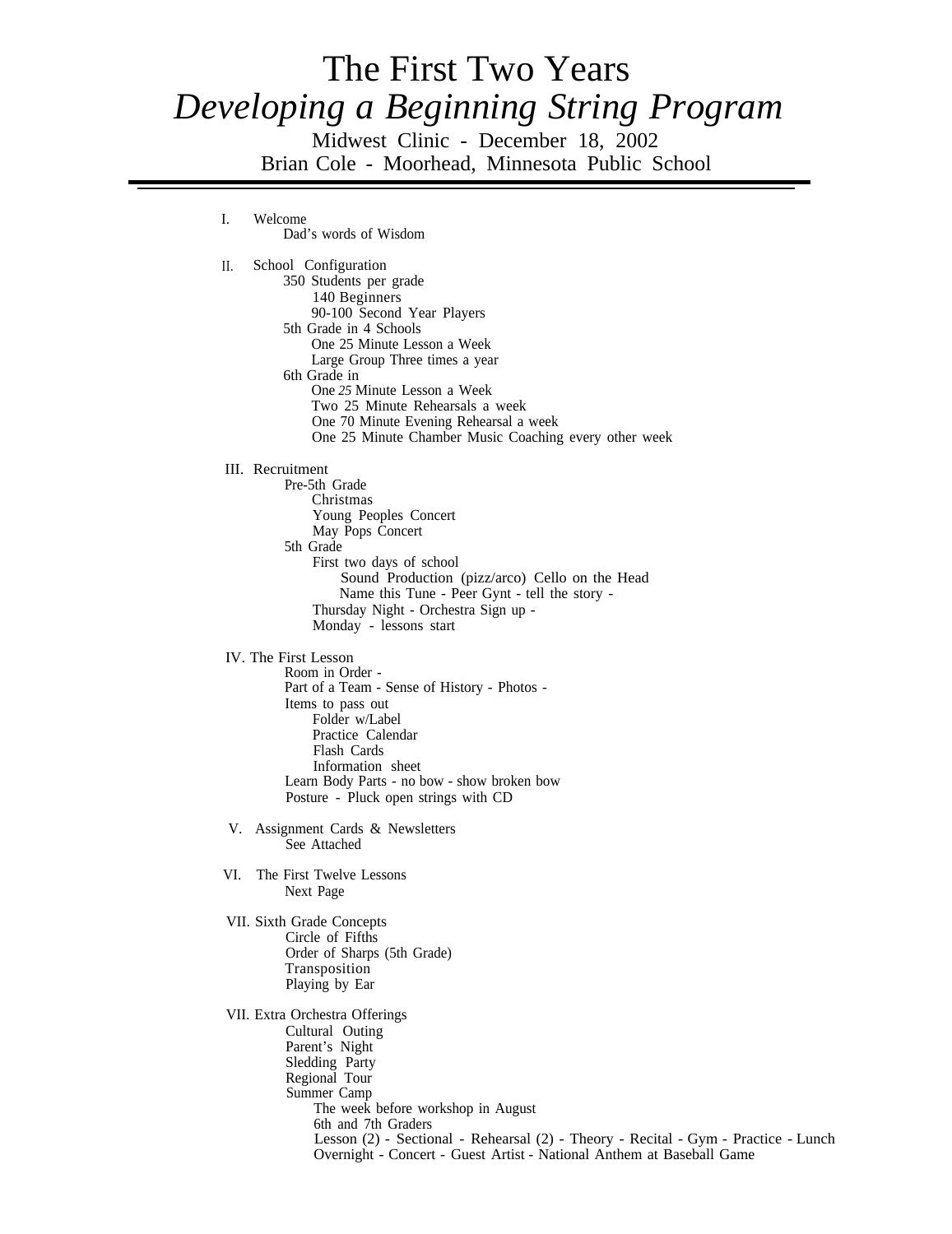## The First 12 Lessons

| Week 1  | Posture - Sing - Pluck Open Strings                                                                                                 |
|---------|-------------------------------------------------------------------------------------------------------------------------------------|
| Week 2  | Add Fingers on D and A String - Scale - Sing                                                                                        |
| Week 3  | KFD - Bow Hold on Straw - then pencil                                                                                               |
| Week 4  | Instrument on Shoulder - bow hold with tubes - rosin raps                                                                           |
| Week 5  | Short Week - Review - MEA                                                                                                           |
| Week 6  | Sing & Pluck Twinkle - ABA - Bow Open Strings                                                                                       |
| Week 7  | Tune with up bows - Bow with Fingers - 10 second long bow<br><b>Practice Method</b><br>Sign it<br>Pluck it<br>Air Bow it<br>Play it |
| Week 8  | 15 second long bows - bow the scale - pepporoni pizza - dir.                                                                        |
| Week 9  | Finger Trills (use 4th) - 8th notes - d scale                                                                                       |
| Week 10 | Play open string in dark - marshmello/snicker - half notes -                                                                        |
| Week 11 | G Sring - ABC 123 on the G - Play by ear -                                                                                          |
| Week 12 | Memorize Jingle Bells -                                                                                                             |

It is something to be able to paint a particular picture, or to carve a statue, and so to make a few objects beautiful; but it is far more glorious to carve and paint the very atmosphere and medium through which we look, which morally we can do. To affect the quality of the day, that is the highest of arts.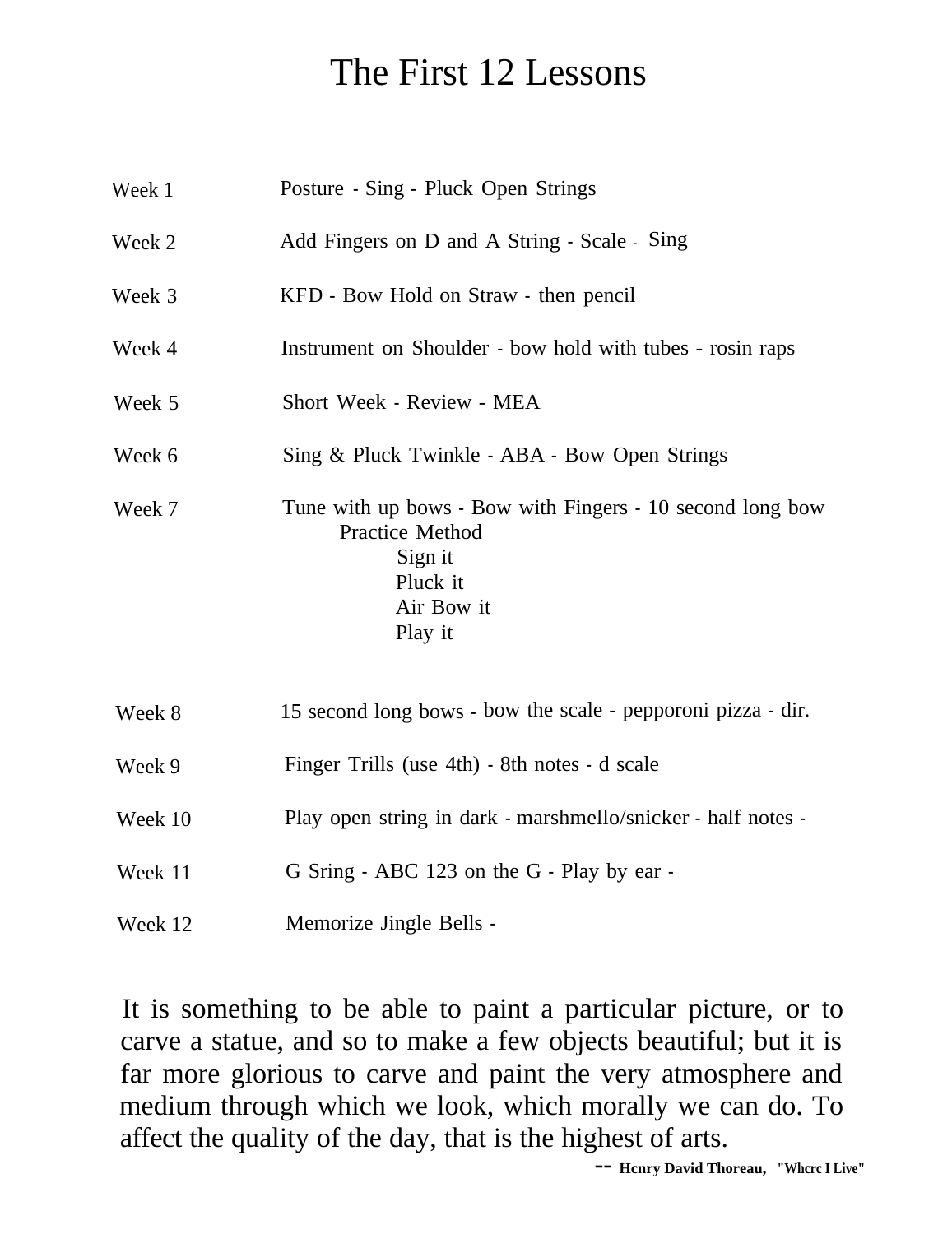### **Repetitious Phrases from the Elementary Classroom The First Twelve Lessons**

#### **Posture**

"Feet flat on the floor forever" (use a hammer as a prop)

"Back is straight - Head Is Up - Looking like a million ducks"

"The Better you look the Better you play"

"If you look pathetic you'll sound pathetic - if you look professional you will sound professional"

#### **Cello/Bass Left Hand**

| "Biff your neighbor" (Left arm extend straight out)               |
|-------------------------------------------------------------------|
| "Do the Dew" (Pretend to hold a can of Mt. Dew - not a juice box) |

3 "Bring it on in"

#### **Violin/Viola Getting Instrument on Shoulder**

"Belly to the Birdy-Make a 'V' between your knees and navel-Fiddle above your head - fiddle right on your shoulder- jaw in the jaw rest" "Feet flat fiddle flat"

#### **Violin/Viola Left Hand**

"Fingers round curved and *boxy*" (we do boxy with a British Accent) "Rind of on the tape or *right on the tape*" (we do right on the tape in a low voice) "Hamster Dead or *Alive*!" (we do Alive ala Frankenstein)

#### **Bow Issues**

"We tighten the bow before we play we loosen the bow when we put it away" "Lean in with your booger pikin' first finger" "Why? - - - - so you can bow the snot out of it" "Bow Parallel to the Floor" (cello and bass)

"Lane #3 - Middle of the Road"

"We tune from the Tip"

#### **Bow Hold for Violin/Viola**

"The bump touches the hair - the middle two hug the frog- the first linger lays down and the pinky does push ups"

#### **Other**

"We use the rests to look and plan - - - A H E A D" "Air pluck, pluk - Air bow, bow - - practice this and it will snow" (Practice Method) " $ABC$  123 on the  $G$ "

Brian Cole - Moorhead, Minnesota <cbcole@moorhead.kl2.mn.us> - 218 284-6431 284-6431